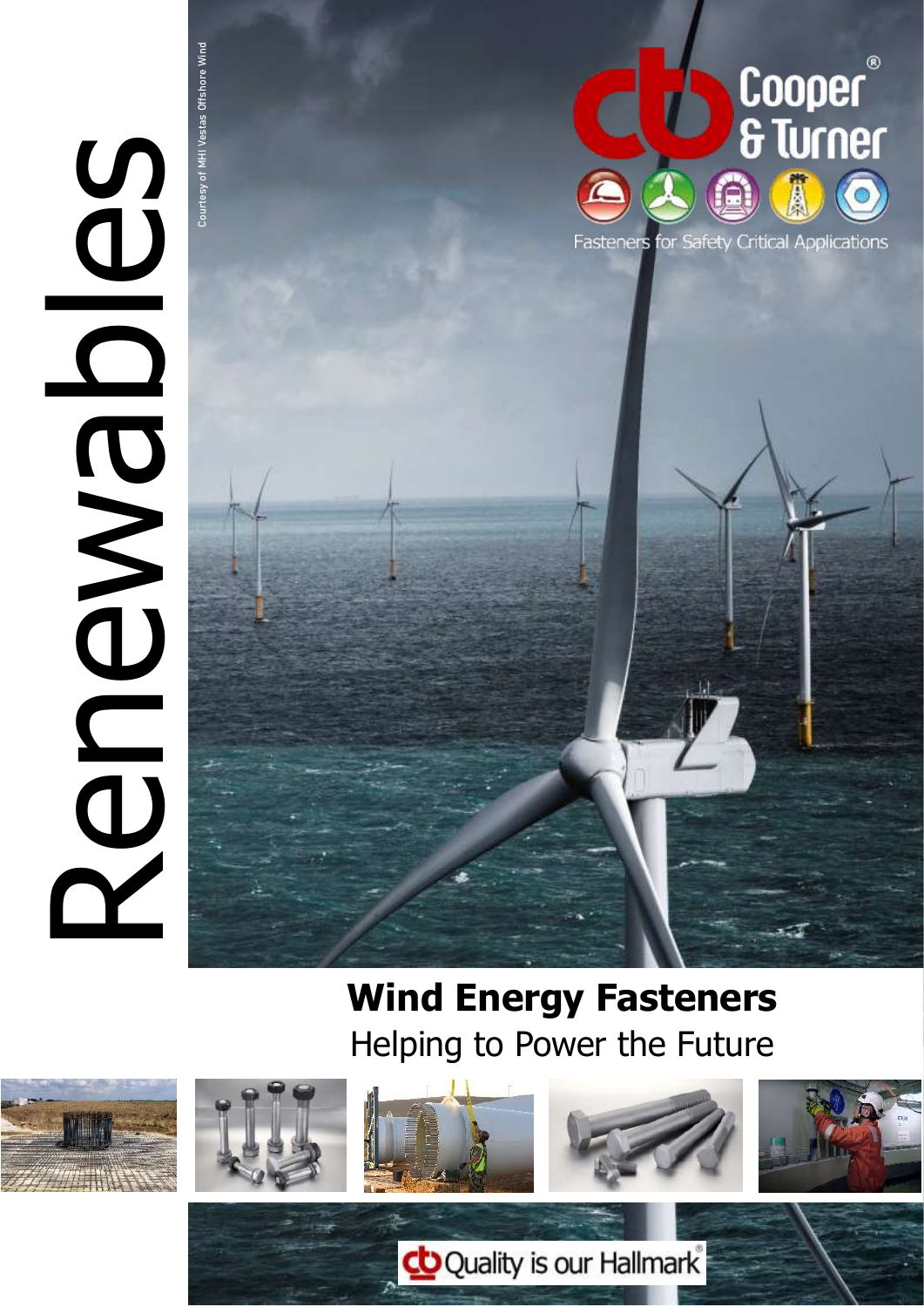Manufacturing and supplying wind energy fasteners for on-shore & off-shore wind farms

i pi

小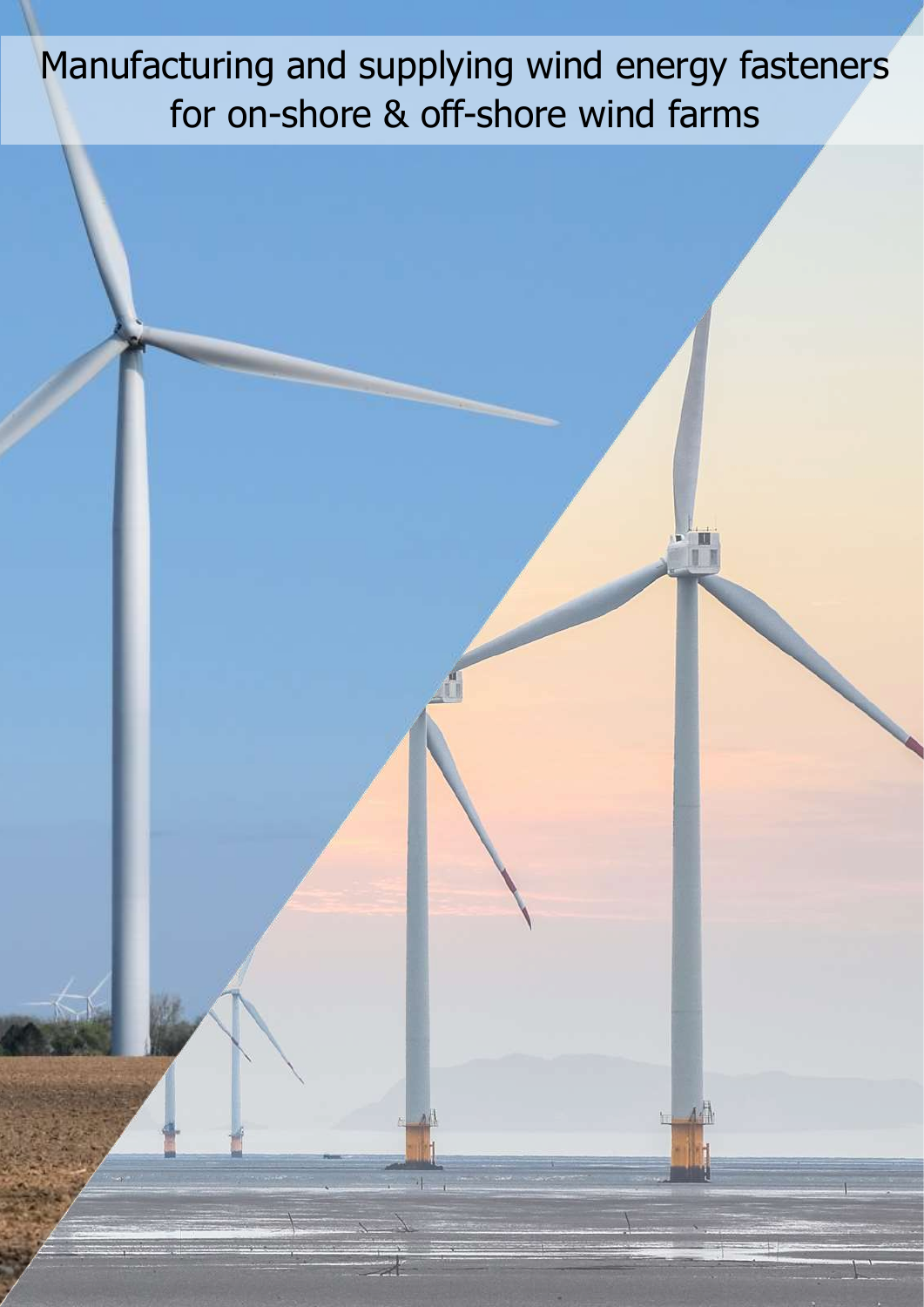We are a well-established global company with an enviable pedigree as a manufacturer of industrial fasteners.

We are a major player in the global fastener market with a portfolio of 'blue-chip' customers and a reputation for quality, service and product innovation. With established operations in UK, China and USA, we have a global vision and a commitment to mutual support and growth with customers in all our key market sectors.

### **The Wind Turbine Market**

We have serviced the wind turbine market for more than 25 years, long before it became an integral part of the global energy supply.

The manufacture and provision of high quality, safety critical fasteners with the ability to operate in some of the most hostile environments in the world has gained us an unrivalled reputation in the wind turbine marketplace.

A good understanding of this specialist market, in-house technical expertise and the manufacture of first-class products makes us an excellent choice for the supply of fasteners to this demanding market.

All of this is backed by tangible quality and an extensive and industry accredited product range.

### **Product Ranges**

We currently service all aspects of the wind turbine market, providing a range of fasteners, both standard and customer bespoke for:

- **•** Foundation
- **Tower Construction**
- Blade to Hub
- Nacelles
- **Off-shore Transition Pieces**

Our extensive range allows wind turbine manufacturers to 'single source' all their fastener requirements with all the advantages that this brings.

### **Our Market Advantages**

- **Established brand for safety critical** applications
- **EXEC** Long-standing expertise within the wind turbine market
- Wind industry specific technical knowledge
- **Extensive product range**
- **EXECUTE:** Superior testing facilities
- **· TUV Nord certification**
- ISO 9001, ISO 14001 & OHSAS 18001 certifications
- **Proactive product development**
- Cost competitive
- **EXECUTE:** Business and production facilities ideally suited to the wind turbine marketplace











Off-Shore Transition Piece Bolting & Studding



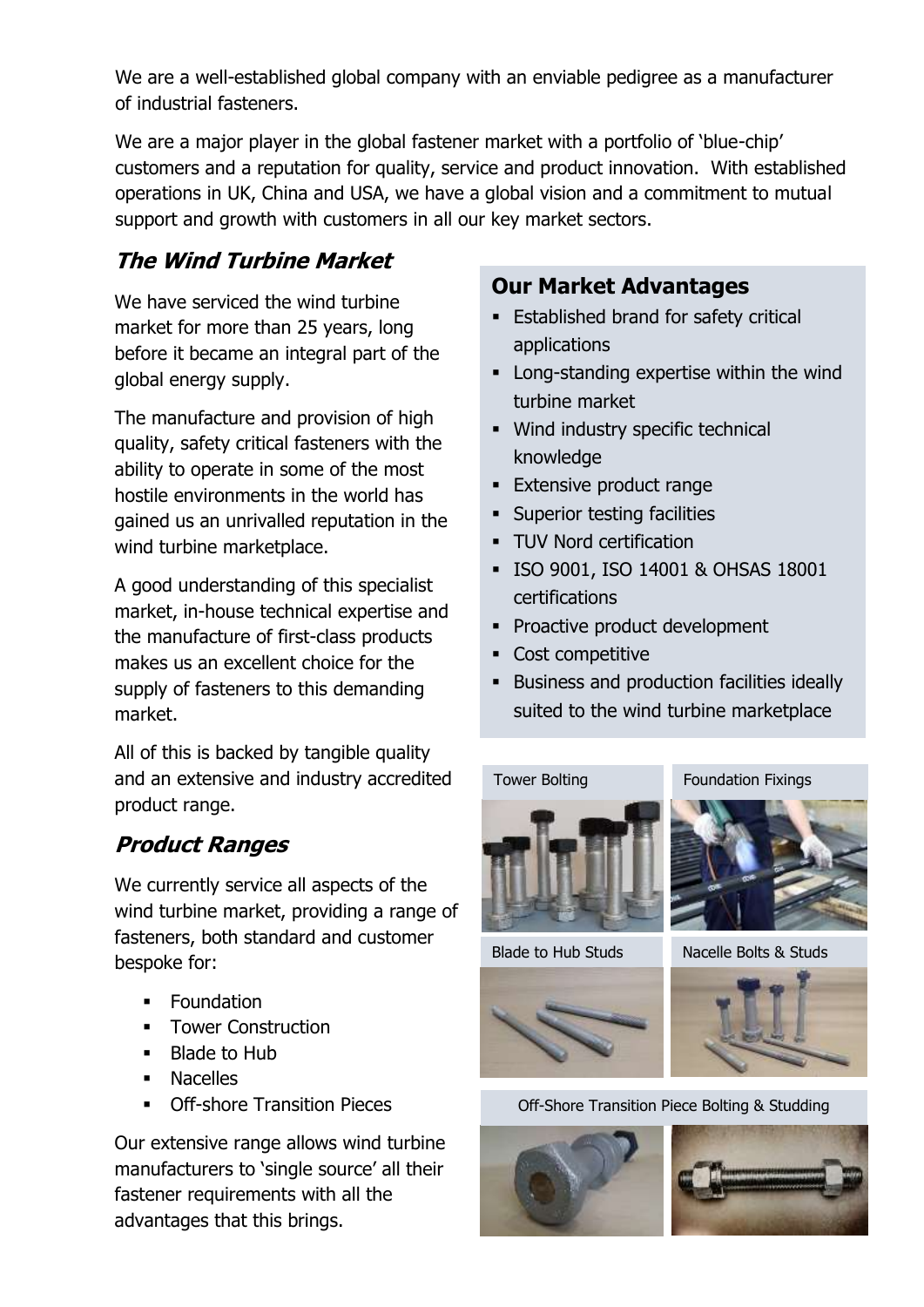# Foundation Fixings

We manufacture a range of anchor fasteners designed specifically for wind turbine towers.

The studs are manufactured from high tensile steel ranging in diameter from M24 to M64 in property classes up to 10.9.

We offer various corrosion protection systems, including metal spraying of the exposed shank.

Studs can be fitted with heat shrink or rigid plastic debonding sleeves, allowing uniform stressing of the anchor bolts after they have been cast into the concrete foundation of the tower. The studs are colour coded for batch traceability.

Information on tensioning equipment and loading can be supplied with the order.

Various fabricated 'one piece' cradles can also be supplied to customer specifications.

#### **EUROPEAN MANUFACTURING**

Diameter: M24 to M64 Length: up to 5m long Strength: Property class 8.8 and 10.9.

#### **NORTH AMERICAN MANUFACTURING**

#### **ASTM Series**

|         | Diameter: 0.75" to 3.50"    |
|---------|-----------------------------|
| Length: | up to 50' long              |
| Grade:  | ASTM-A615 Grade 75, 90, 100 |
|         | & ASTM-A722 Grade 150       |

#### **ASIAN MANUFACTURING**

Diameter: M24 to M64 Length: up to 7m long Strength: Property class 8.8 and 10.9.



Colour-coded studs



Heat shrink sleeves



Anchor cage assembly



Installed anchor cage

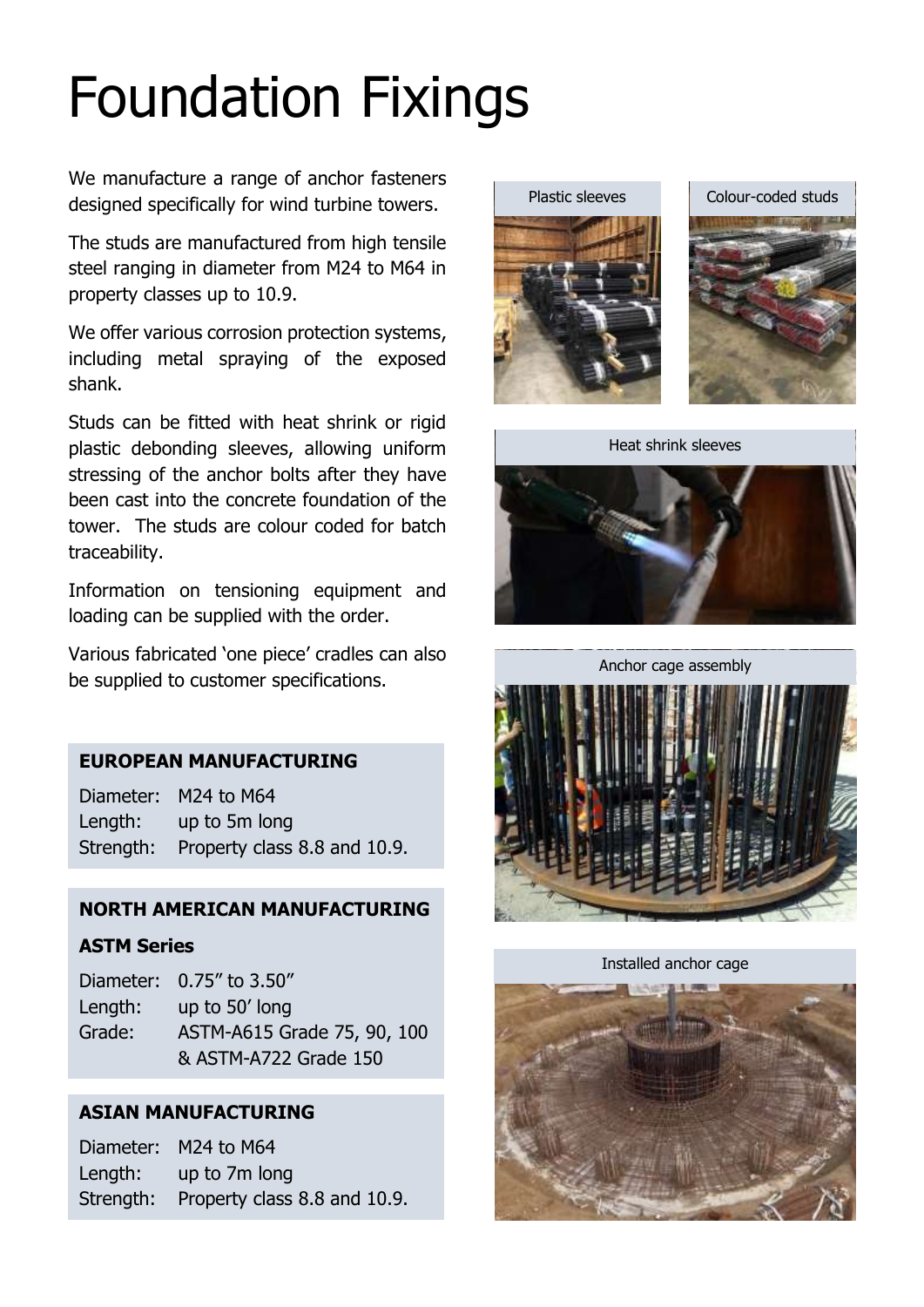### Tower Construction



Bolt, nut and washer assembled for ease of installation



Selection of tower bolting assemblies Galvanized bolting to ISO 10684



For standard 'flange-jointed' tower design, we possess full TUV Nord approval for the manufacture and supply of EN 14399-4 products in hotdip galvanized finish in accordance with ISO 10684.

Sizes range from M16 to M80.

We can also offer various special fastener assemblies to suit customer's requirements for other forms of tower designs such as lattices.

We offer friction control of the nuts through our in-house lubrication.

In addition, we manufacture and supply ASTM A490M bolts, ASTM A563M 10S nuts and ASTM F436M washer assemblies, which can be supplied with zinc flake coatings in accordance with ISO 10683.



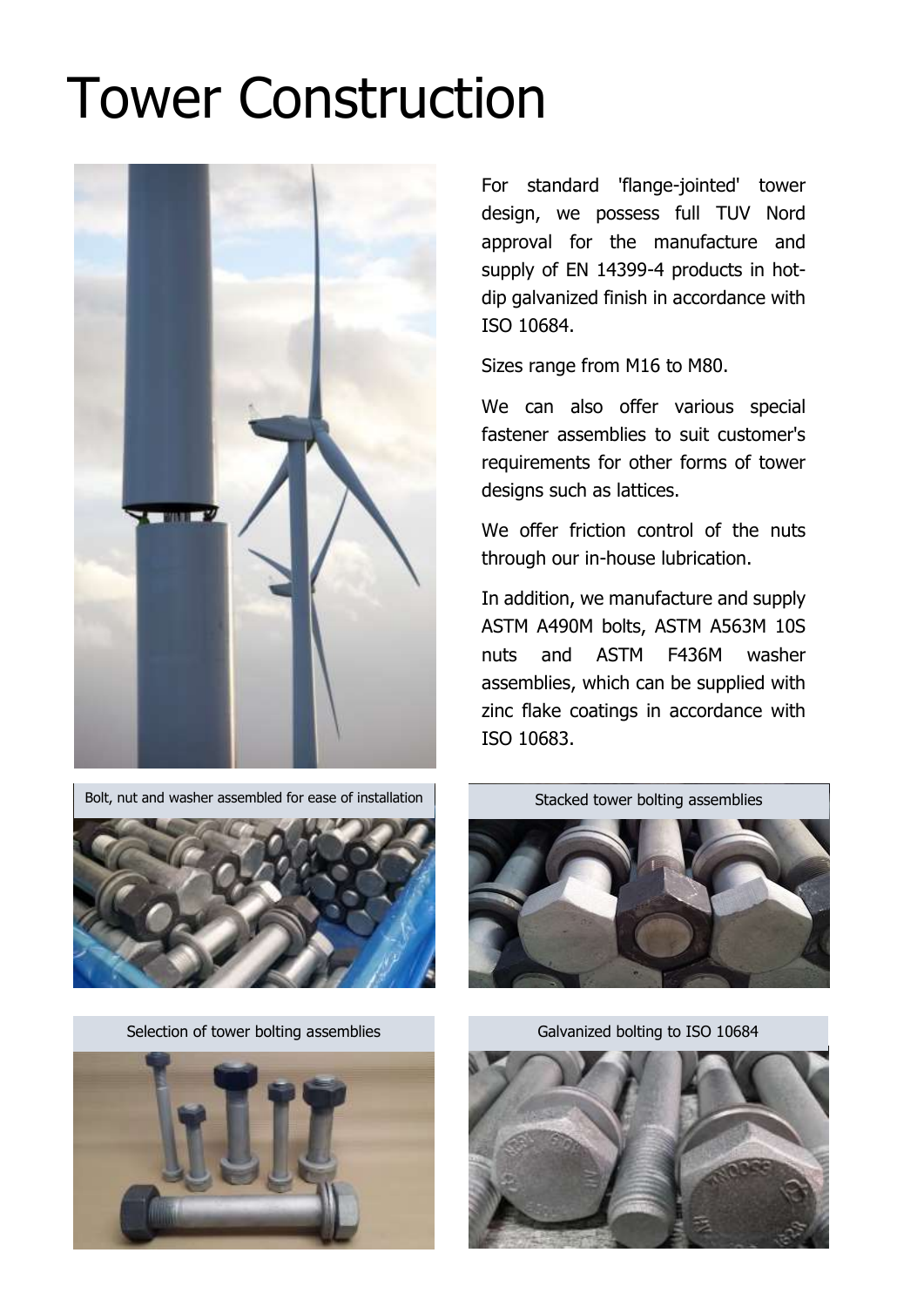# Blade to Hub Studs



We manufacture a range of studs suitable for 'blade-to-hub' connections, including scant shank (thread roll effective diameter) and waisted studs.

Diameters range from M20 to M48 and in property classes 8.8 and 10.9, or in accordance with customer special requirements.

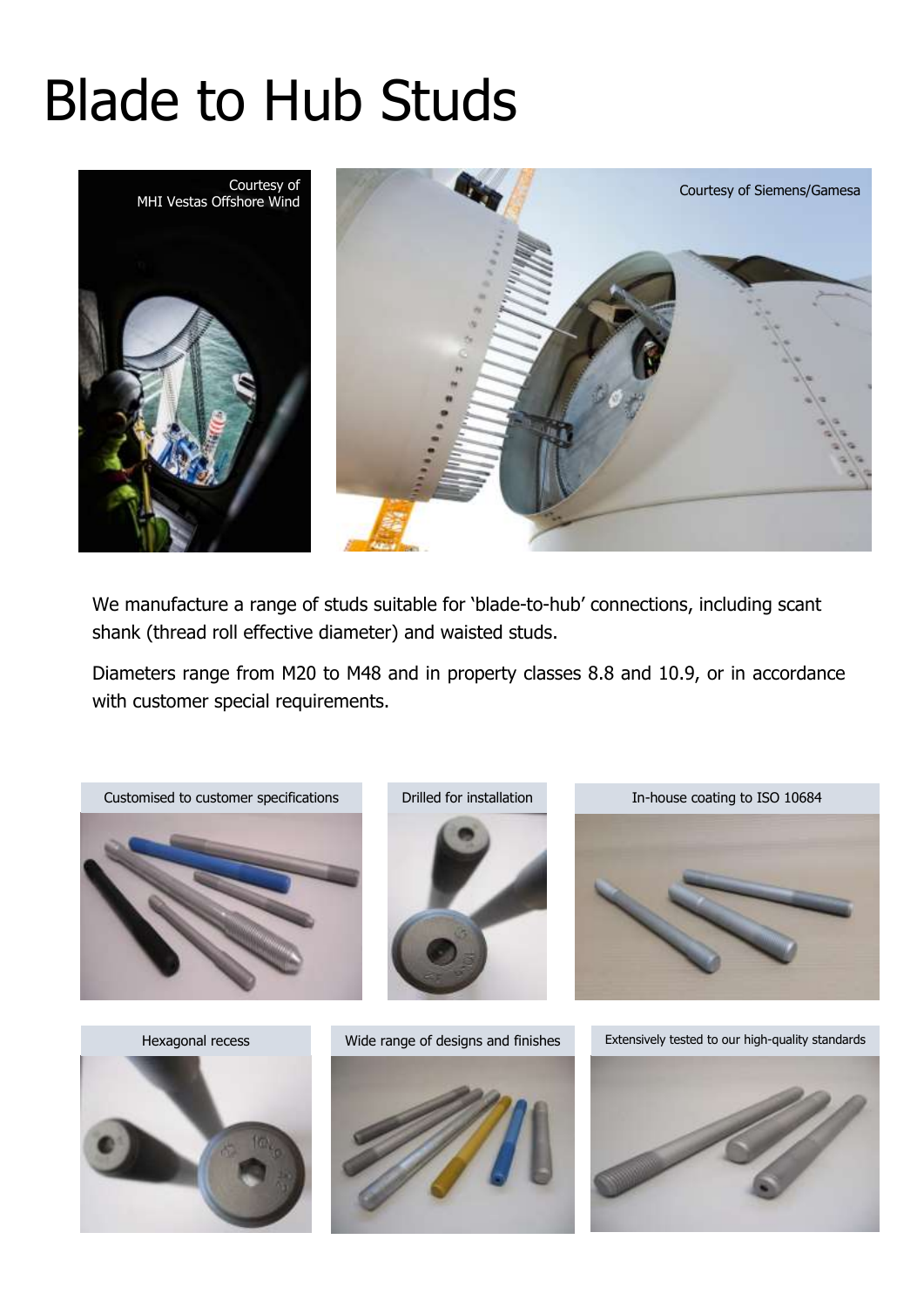## Nacelle Bolts & Studs

ISO 4014 / 4017 Bolts Bolts Bolts Bolts to suit all applications



We manufacture a range of ISO 4014 bolts in diameters M16 to M72 plus a range of ISO 4017 setscrews in property classes 8.8, 10.9 and 12.9 or in accordance with special requirements.

As part of our innovative capabilities, we also offer a range of machined studs designed to customer specifications.

In addition, we also manufacture a range of special studs in diameters M16 to M100 and in property classes 8.8 and 10.9







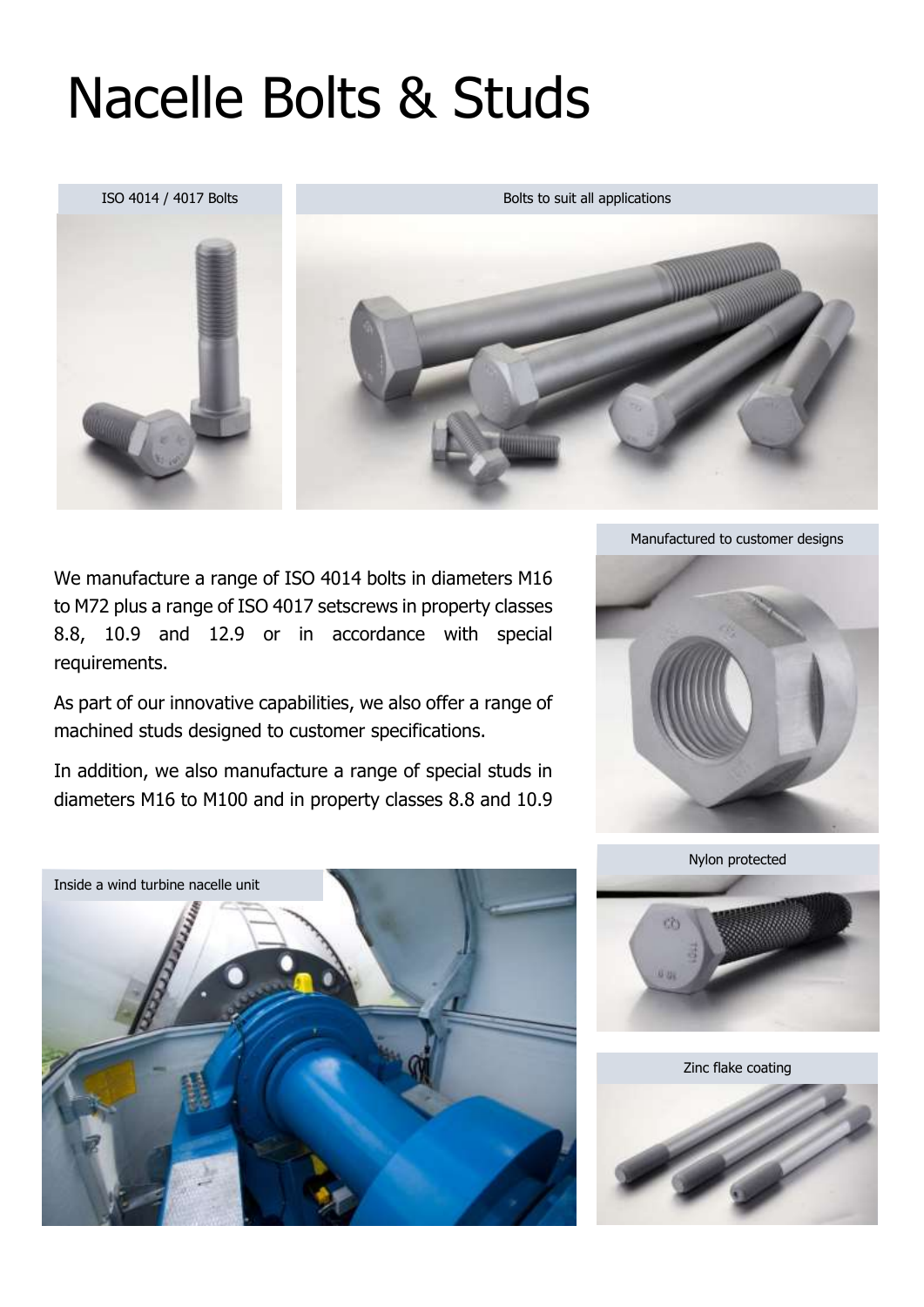# Off-Shore Transition Pieces

M72 fine pitch bolting assembly





Packed to customer specifications



We manufacture up to M80 bolting and studding assemblies for off-shore transition pieces in accordance to DASt-Directive 021.

Our fastening systems for HV bolting assemblies are nominal size M72.

The application of the M72 HV-bolt fittings is in accordance with DIN 18800- 1 and DIN 18800-7.







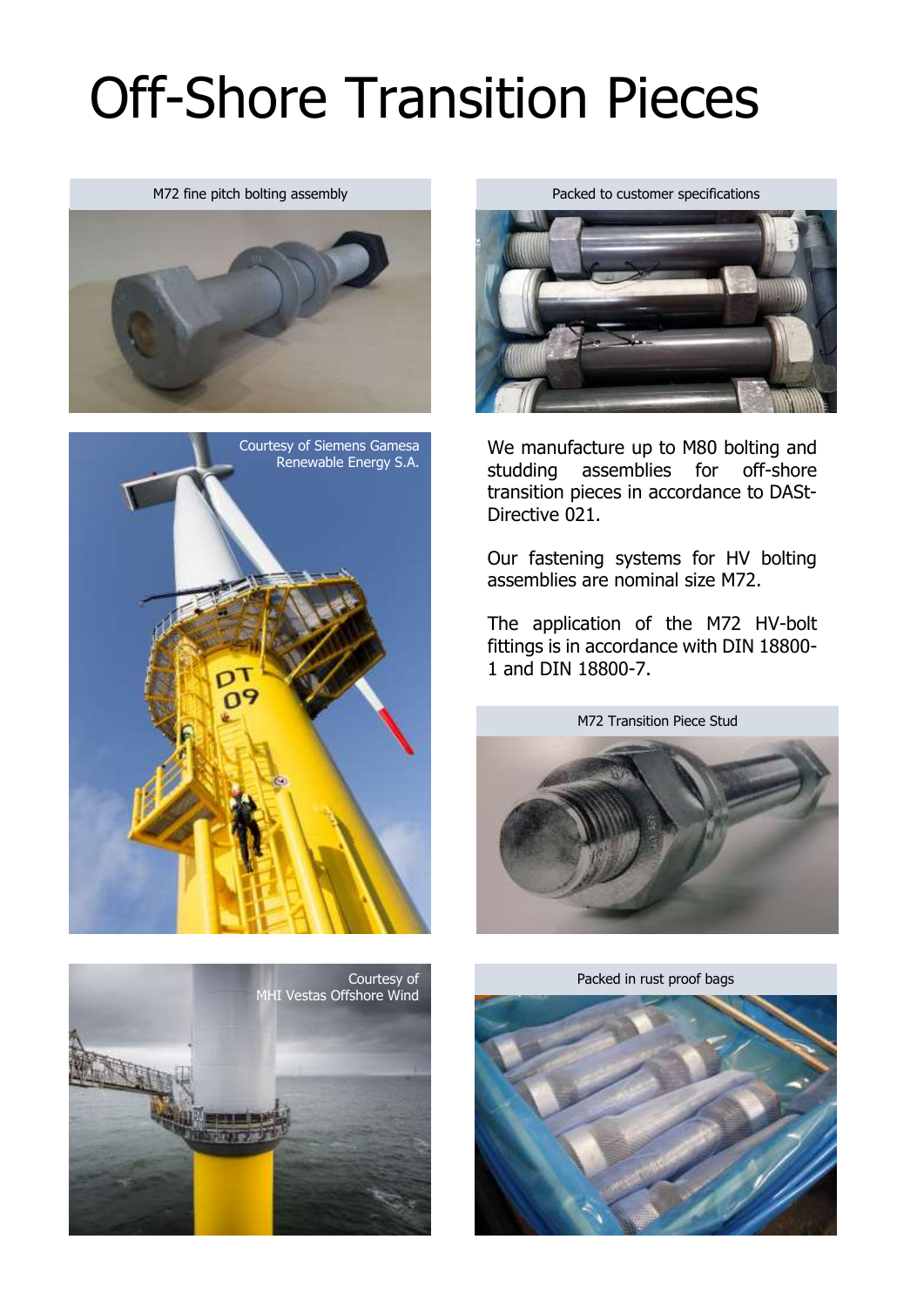# Protective Coatings

#### **IN-HOUSE COATING FACILITY**

We offer a wide range of coating finishes that meet the highest expectations of the industry.

Zinc flake coatings of Delta or Geomet in accordance with ISO 10683 can be provided on bolts in property class 8.8, 10.9 or 12.9, and their associated nuts and on studs in property class 8.8 or 10.9, and their associated nuts.



One of our Zinc Flake coating plants



## Global Logistics Network

Utilising our global logistics network helps provide a single source 'total supply solution' to all major markets around the world, servicing global customers with an efficient distribution and manufacturing system

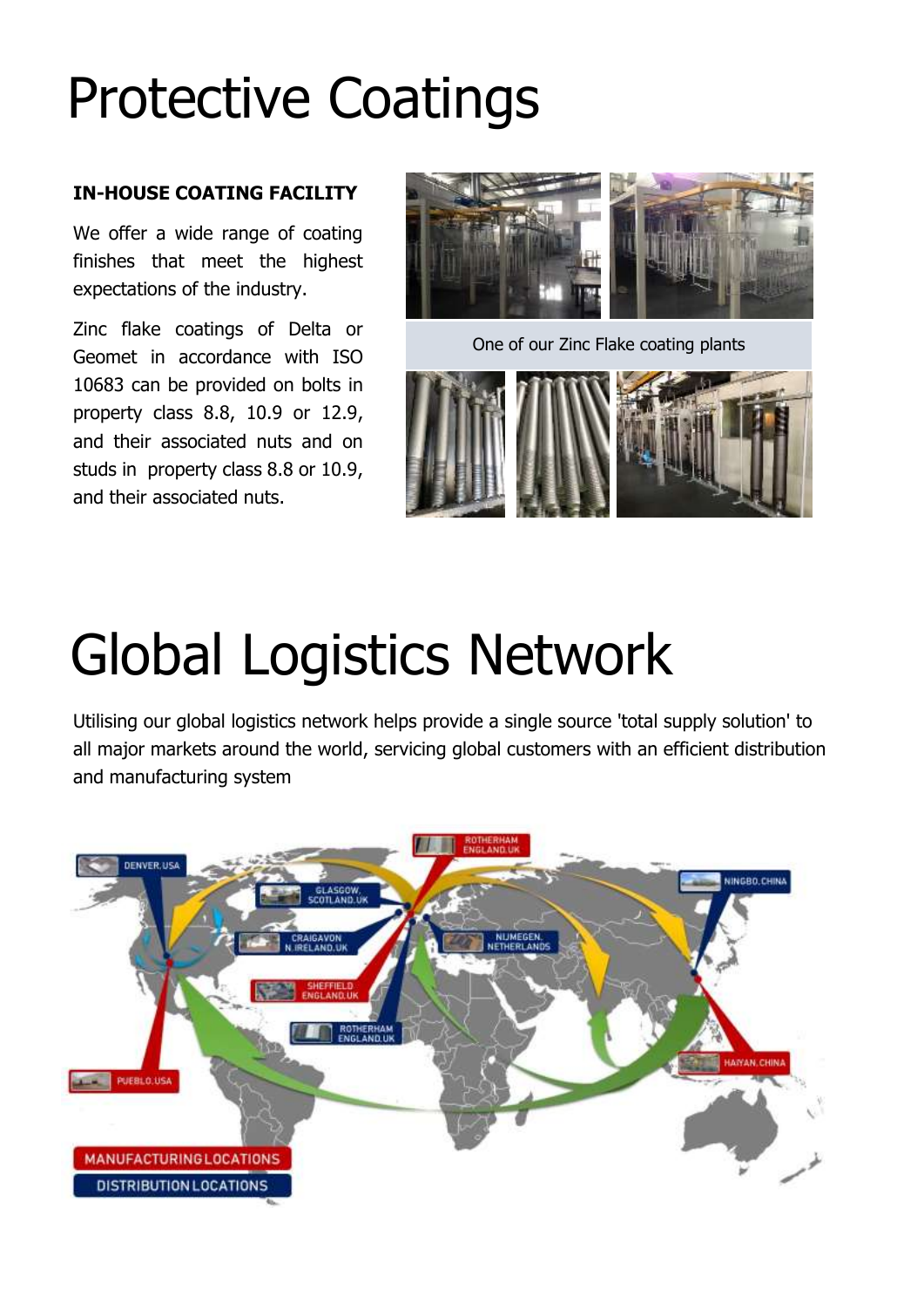

### **QUALITY & TESTING FACILITIES**

#### **Our Commitment to Quality**

We have an enviable reputation for product quality, which is of paramount importance to our customers. Many of the fasteners we manufacture and supply are safety critical and must function in the most rigorous environments.

Controls are rigid and because our fasteners are manufactured 'in-house' the highest standards and specifications can be guaranteed. Those fasteners that are manufactured elsewhere are extensively audited throughout their manufacturing processes and systems.

Further testing is carried out at the goods receipt stage at the 'in-house' testing facility for compliance with order instructions. All suppliers are regularly monitored to ensure that the same high standards are maintained.

#### **Working Towards a Zero-Defect Culture**

We operate a robust, controlled quality system maintaining traceability of products from their initial source of supply, into stock, right through to despatch to the customer.



### **Testing Equipment**

- Charpy Impact Testing Machine
- Tensile Testing Machine capable of testing a full size bolt up to M72, 10.9
- Torque 'V' Tension testing equipment capable of testing bolts up to M80
- NDT Testing includes:
- Magnetic Particle Inspection (MPI)
- Liquid Penetrant
- Remote Visual Inspection (RVI)
- **Salt Spray testing equipment (this** measures corrosion in accordance with ISO 9227 and ASTM B177)
- Positive Material Identification (PMI)
- Rockwell Hardness testing
- **ARL Optical Emission Spectrometer**
- **■** Micro Hardness Testing
- Pressure Testing
- **•** Threaded Gauges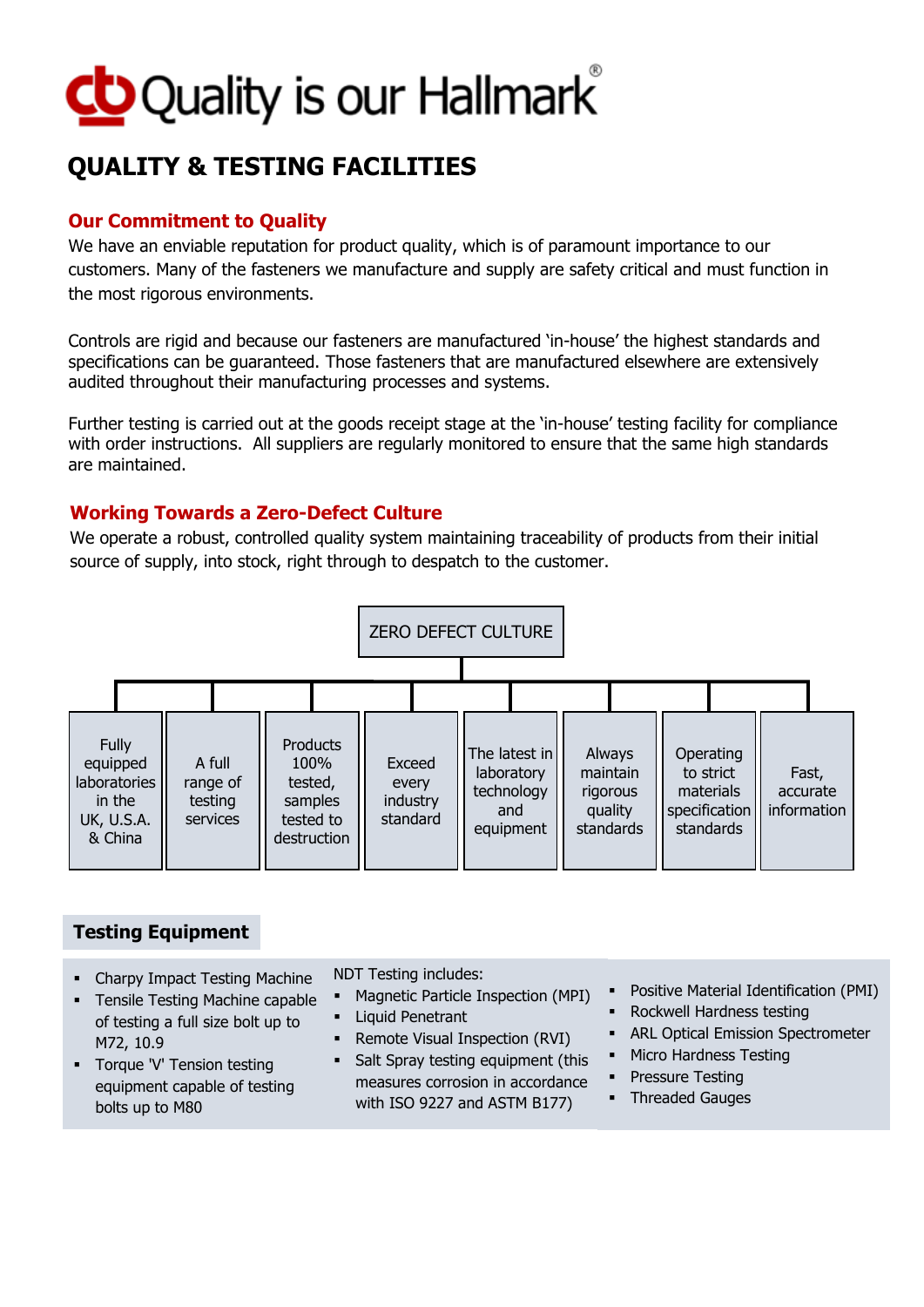We are proud to have supported the world's leading wind manufacturers for over 25 years